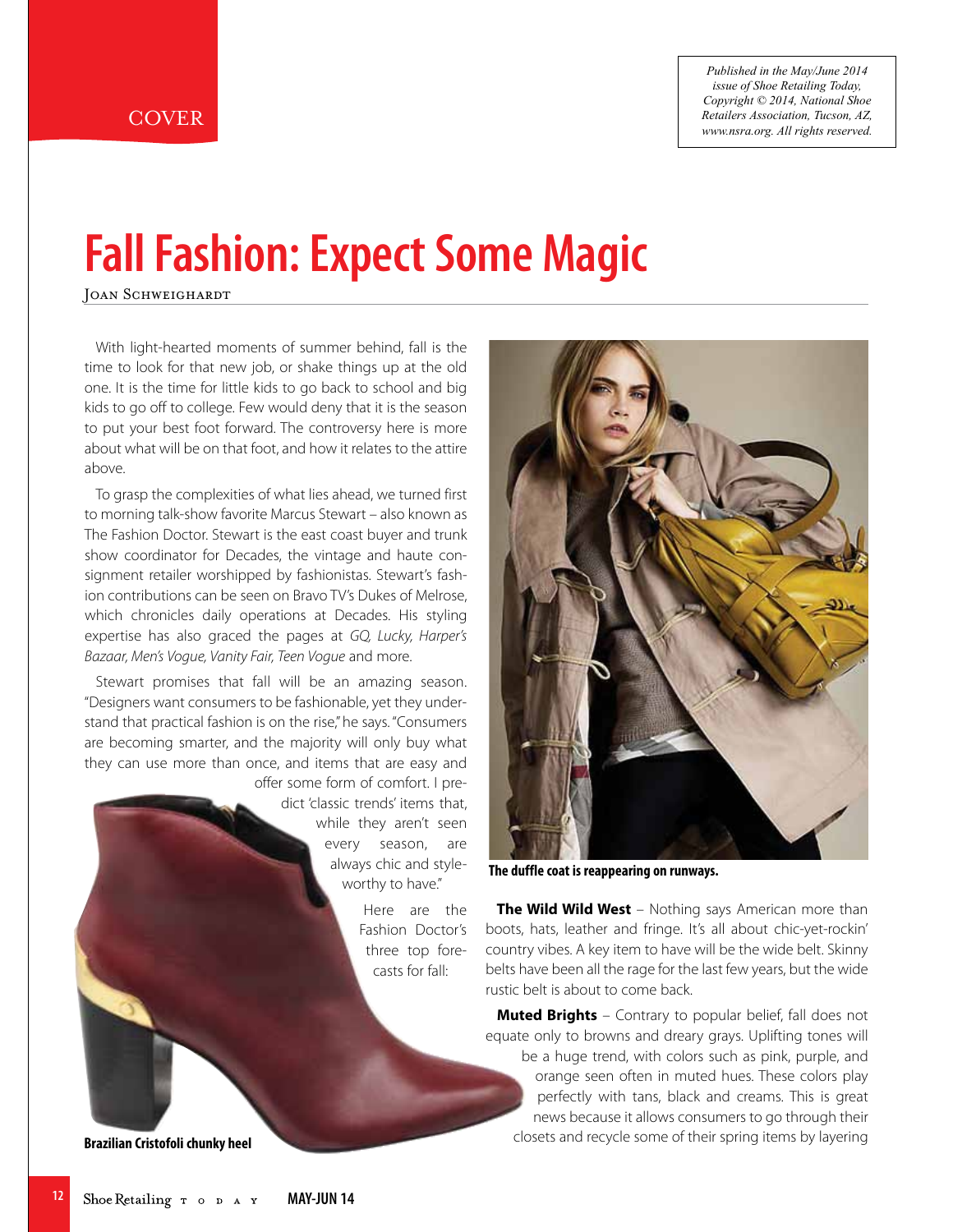

**Top left:Christina Scherck.Top right:Zankhna Parekh. Above left: Jeanne Mozier. Above right: Roberta Ramos.**

#### colors with neutrals.

**The Duffle Coat** – This classic item in past times has been seen as heavy and outdated. But the return of the duffle is upon us. This practical piece takes anyone from day to night without a second thought. In fact, Stewart predicts bold-colored duffels for Fall 2014.

## **Hello, Grunge**

We also had a chance to talk to Los Angeles-based Christa Scherck of Celebrity Style & Publicity. Scherck, a red-carpet stylist, had this to say: "Fall 2014 consumers will continue with their taste for heavily embellished hardware in buckles and straps and luxury fabric details like fur, leather and suede. Menswear designers continue to show us narrow and skinny

leg trousers and jeans, and the focus for men's shoes will be on the dress boot, which compliments both suiting and casual wear."

Scherck assures us that teens want buckles and hardware too, to pair with the grunge style that she believes is making a comeback. "Girls love sequins, pompoms and faux fur," Scherck states."Boys continue to wear primary-colored shoes to go along with their kidswear, which is increasingly black/gold (popular with urban men as well)." As for women, Scherck says, "The slouchy pant and cropped pant we are seeing for women will pair well with pointed-toe solid-colored pumps, and anything with an ankle strap is chic."

## **MakeWayfor Maxi**

Roberta Ramos is the style expert of Brazilian Footwear, a program that promotes the export of shoes that are developed by the Brazilian Footwear Industries Association (Abicalçados) in partnership with the Brazilian Trade and Investments Promotion Agency (Apex-Brasil). Her forecast for women for the fall centers around the maxi coat. "Maxis work perfect paired with knee-high and ankle boots of bright colors and different materials such as glossy finishes, check patterns and metallic colors," Ramos says. "Chunky heels, in contrast with shimmering crystal, will also be seen a lot."

As for men, Ramos predicts that

blue will be the color for the season. On the feet of the boldest and trendiest, Ramos says we are likely to see blue, green and yellow (which are, incidentally, the colors of the Brazilian flag). "The modern dandyism mixes street-wear and classic pieces by pairing casual socks, coats and sporty shoes with tailored suits in bold colors," Ramos adds. "The fall/winter season is all about having fun when it comes to menswear."

# **Good News for Moms**

Zankhna Parekh was born in India but received her degree in physical therapy in the U.S. Following a ten-year successful healthcare career, she decided to return to her first love, fashion design. She has written numerous articles on the subject, and has even done a stint as "Glambassador" for Glamour